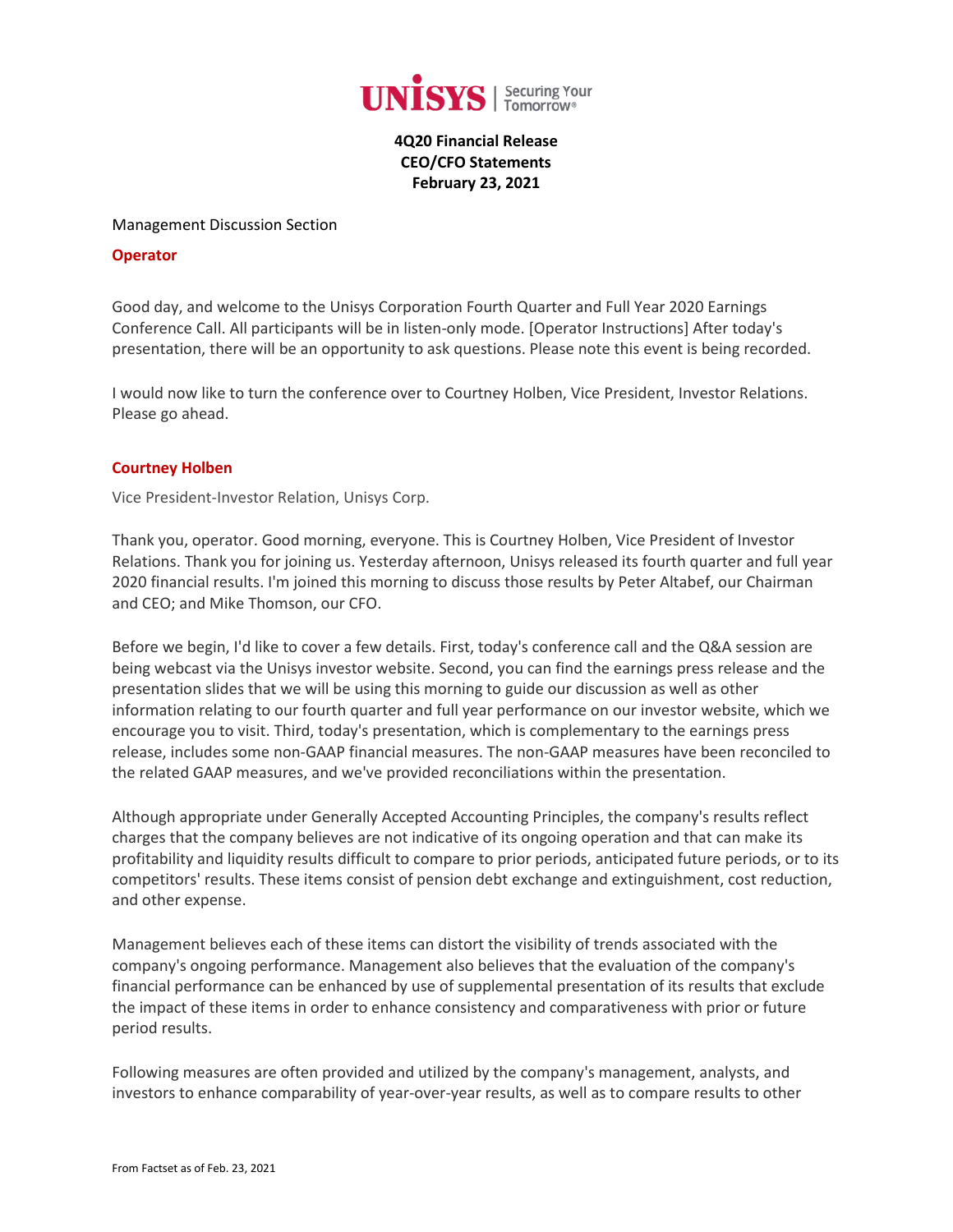companies in our industry, non-GAAP operating profit, non-GAAP diluted earnings per share, free cash flow and adjusted free cash flow, EBITDA and adjusted EBITDA, and constant currency.

In addition, this quarter, we will be continuing to report non-GAAP adjusted revenue and related measures as a result of certain revenue relating to reimbursements from the company's checkprocessing JV partners for restructuring expenses included as part of the company's restructuring program. For more information regarding these adjustments, please see our earnings release and our Form 10-K.

From time to time, Unisys may provide specific guidance or color regarding its expected future financial performance. Such information is effective only on the date given. Unisys generally will not update, reaffirm or otherwise comment on any such information, except as Unisys deems necessary and then only in a manner that complies with Regulation FD.

And, finally, I'd like to remind you that all forward-looking statements made during this conference call are subject to various risks and uncertainties that could cause the actual results to differ materially from our expectations. These factors are discussed more fully in the earnings release and in the company's SEC filings.

Copies of those SEC reports are available from the SEC and along with other materials I mentioned earlier on the Unisys' investor website.

And now, I'd like to turn the call over to Peter.

#### **[Peter A. Altabef](javascript:void(0);)**

Chairman & Chief Executive Officer, Unisys Corp.

Good morning, everyone, and thank you for joining us to discuss our fourth quarter and full-year 2020 results. We ended 2020 in a strong position with improvements to our capital structure and liquidity and 2020 revenue and non-GAAP operating profit margin that exceeded our expectations. It is an exciting time at Unisys as we have transitioned to our new business unit structure in 2021 with a sharpened focus on higher growth, higher margin markets and solutions. We believe the changes we are implementing will better position the company to drive revenue growth and margin expansion over the coming years.

During the fourth quarter, we continued our progress from the earliest COVID impacted quarters of the year with sequential Services revenue growth, supported by sequential growth in all segments with ongoing strength in public sector, our cloud business and ClearPath Forward services. We also had stronger Technology revenue growth than expected based on higher volumes of ClearPath Forward renewals than anticipated. As a result, we returned to year-over-year revenue growth in the fourth quarter and our full-year 2020 revenue exceeded our previously stated expectations. Non-GAAP operating profit margin expanded year-over-year in the fourth quarter and full-year 2020 non-GAAP operating profit margin also exceeded our expectations. We continued improving our capital structure and liquidity during the fourth quarter about which Mike will provide more detail. As a result, our leadership team is now able to dedicate their full focus to optimizing the business.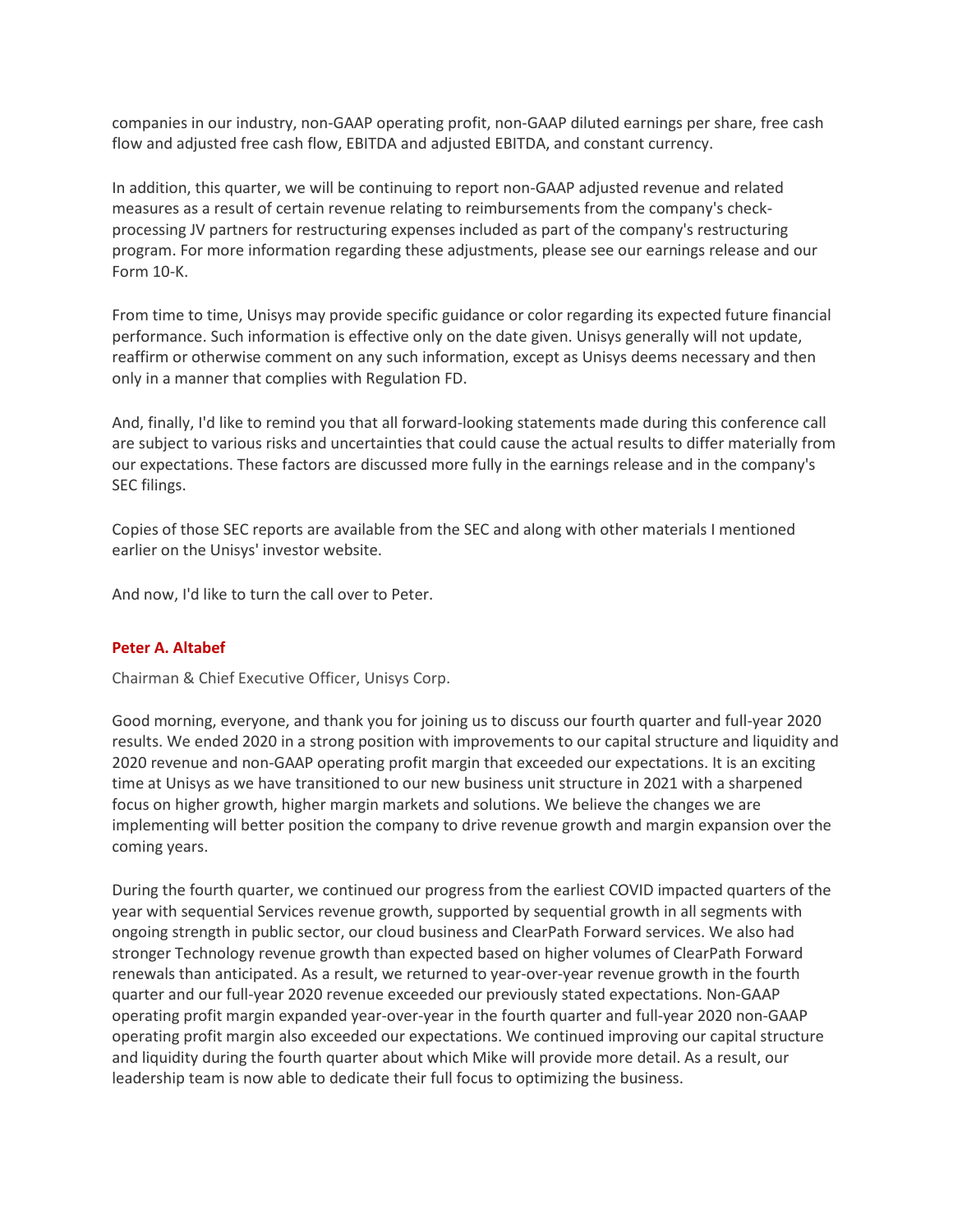To this end, we undertook a number of initiatives during 2020 to better position the company, many of which began contributing to results in the fourth quarter. We refined and enhanced our strategy and we'll be reporting in three new segments effective as of the beginning of 2021, Digital Workplace Services or DWS; Cloud and Infrastructure or C&I, and ClearPath Forward or CPF. Our business platforms and Services revenue and profitability will be reported as other in our results given the diversity of solutions included in that group. We are targeting higher growth and higher margin markets and solutions with a particular focus on areas where we are recognized as a leader and have a clear differentiation.

For instance, we are shifting our focus within DWS from end user services to the higher growth, higher margin end user experience or EUX market which has a three year expected industry CAGR of 7% to 10% versus a 0% to 1% expected CAGR for the rest of the DWS market. Within C&I, we are specifically targeting cloud which typically comes with higher margins. And within cloud, we are focused on public and other highly regulated sectors where we have a strong track record. The expected three-year industry CAGR for public excluding federal within C&I is 15% to 18% versus 11% to 12% for the rest of the C&I market. Within CPF, as you would expect, we already have significant share in license, SaaS and warranty work but we are focused on growing ClearPath Forward services which are the highest margin services in the company. The three-year expected industry CAGR for ClearPath Forward services is 1% to 3% based on a \$1.2 billion market opportunity, but we only had 13% of that market as of year-end 2020 and we expect to grow that market share.

As I said, our financial reporting will track these segments starting in 2021 and our new structure is expected to drive increased internal accountability for delivering results. In addition to business unit initiatives, we are also continuing to implement change across the entire company. During 2020, we enhanced our go-to market approach with a new digital sales platform, upgraded training and a more proactive sales approach and we are digitizing and industrializing our delivery and operations.

We've instituted new workforce management initiatives and are implementing a new ERP system. We provided more insight on all of this at our recent investor event, the slides and replays of which are available on our newly updated investor relations website which we encourage you to visit.

The go-to market improvements we instituted in 2020 are gaining traction with TCV up 22% year-overyear in the fourth quarter and 8% for 2020 overall, and we believe the other operational changes I highlighted position us to drive revenue growth and margin expansion going forward. That said, although TCV improved in the fourth quarter, Services backlog was down 10.5% year-over-year to \$3.4 billion at year-end 2020 given the COVID-related disruptions to client purchasing decisions earlier in the year.

We're also still in the early stages of evolving our DWS offerings to focus more on EUX which will be a key driver of growth in that segment. As a result, we are guiding to 2021 revenue growth of 0% to 2% with acceleration in growth expected in 2022 and 2023 as we emerge from the COVID impacted period and grow our EUX offerings. We expect Cloud and Infrastructure to be our fastest growing segment in 2021. DWS is anticipated to grow more modestly in 2021 with stronger growth in subsequent years as I just noted.

The ClearPath Forward segment is expected to grow slightly year-over-year in 2021. Margin expansion is expected to be relatively consistent over the coming years with profitability improvements driven in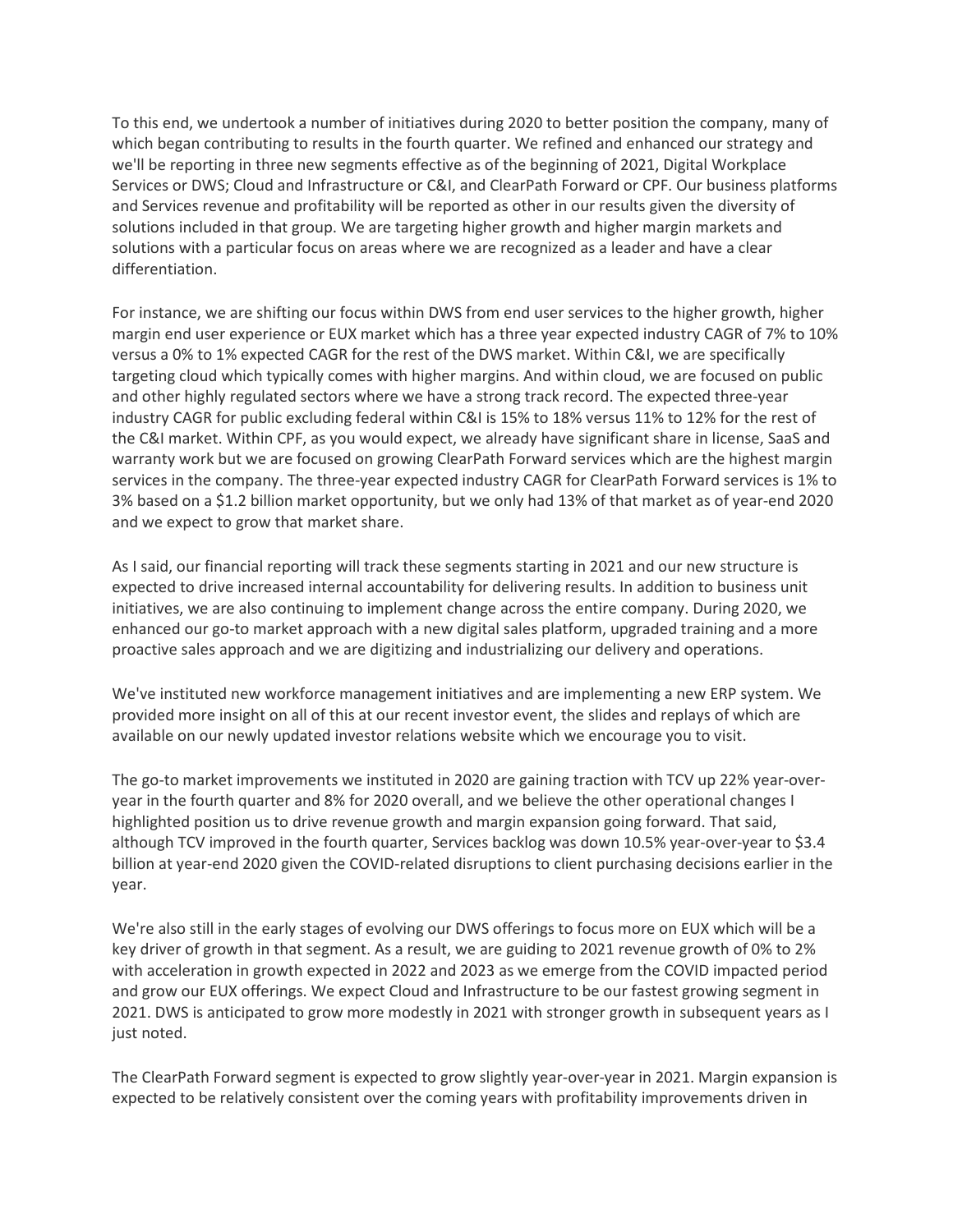part by operational efficiencies, some of which are already benefiting us as labor as a percent of revenue was down year-over-year again in the fourth quarter and for 2020 overall. The transition to higher margin end user experience and cloud revenue is expected to further benefit profitability. We are guiding to non-GAAP operating profit margin of 9% to 10% and adjusted EBITDA margin of 17.25% to 18.25%, both up approximately 200 basis points year-over-year at midpoint.

Our enhancements to our Digital Workplace Services platform continued during the fourth quarter with integration of new AI, automation and analytics to provide more proactive detection and resolution of problems, aimed at improving end user experience. We are offering cloud based virtual desktop as a service through a partnership with VMware, to allow enterprises to provide app streaming and virtual desktops to workers as their primary workspace. Through our partnership with [ph] Timrod Group (00:11:57), we are leveraging [ph] Virtuwork (00:12:00) to provide advisory services identifying infrastructure changes needed to allow clients' employees to work anywhere with the same security and effectiveness as when they are in the office. Additionally, the profitability of a number of key DWS contracts improved over the course of 2020.

As an example of our work in DWS, during the fourth quarter we signed a contract with a global healthcare provider for Unisys InteliServe artificial intelligence in robotic process automation to improve the user experience for 39,000 employees globally. Also during the fourth quarter, Information Services Group or ISG recognized Unisys as a global leader in digital workplace services in their reports on the US, the UK and Brazil. ISG highlighted our InteliServe digital workplace automation platform as a strength for Unisys in addition to our industry focused consulting for the post-COVID world. These recognitions come after being named again to the Gartner Managed Workplace Services Magic Quadrant in North America earlier in 2020.

We completed a number of development initiatives in the fourth quarter within Cloud and Infrastructure to enhance our CloudForte solutions platform including a new release of AIOps that helps optimize cloud infrastructure and improvements to our cloud management platform that accelerates deployment of cloud resources with appropriate security to reduce implementation efforts from several days to a few hours. The new and updated capabilities increase automation of existing and new features, leading to enhanced productivity and greater flexibility and agility for our clients. And we plan to continue evolving our cloud offerings over the course of the year. As with DWS, we have also improved the profitability of a number of key C&I contracts over the course of 2020.

During the first quarter, we expanded our work for US state government to support the state's workforce model that is quickly shifting to a remote-first strategy. We will provide CloudForte as the foundation for a virtual infrastructure that will secure sensitive applications and regulated data by preventing users from printing, copying or downloading data into unsecured devices. In the fourth quarter, as with DWS, ISG also recognized us as a leader in public cloud solutions and services in its quadrant reports on the US, UK and Brazil. They specifically highlighted CloudForte, noting that it provides a comprehensive delivery model leveraging automation, AI and best practices. We were also named a leader in the December NelsonHall Vendor Evaluation for cloud infrastructure brokerage, orchestration and management in the overall market segment. We were placed in the leader quadrant in all three areas evaluated, overall cloud services, cloud brokerage services and cloud orchestration services.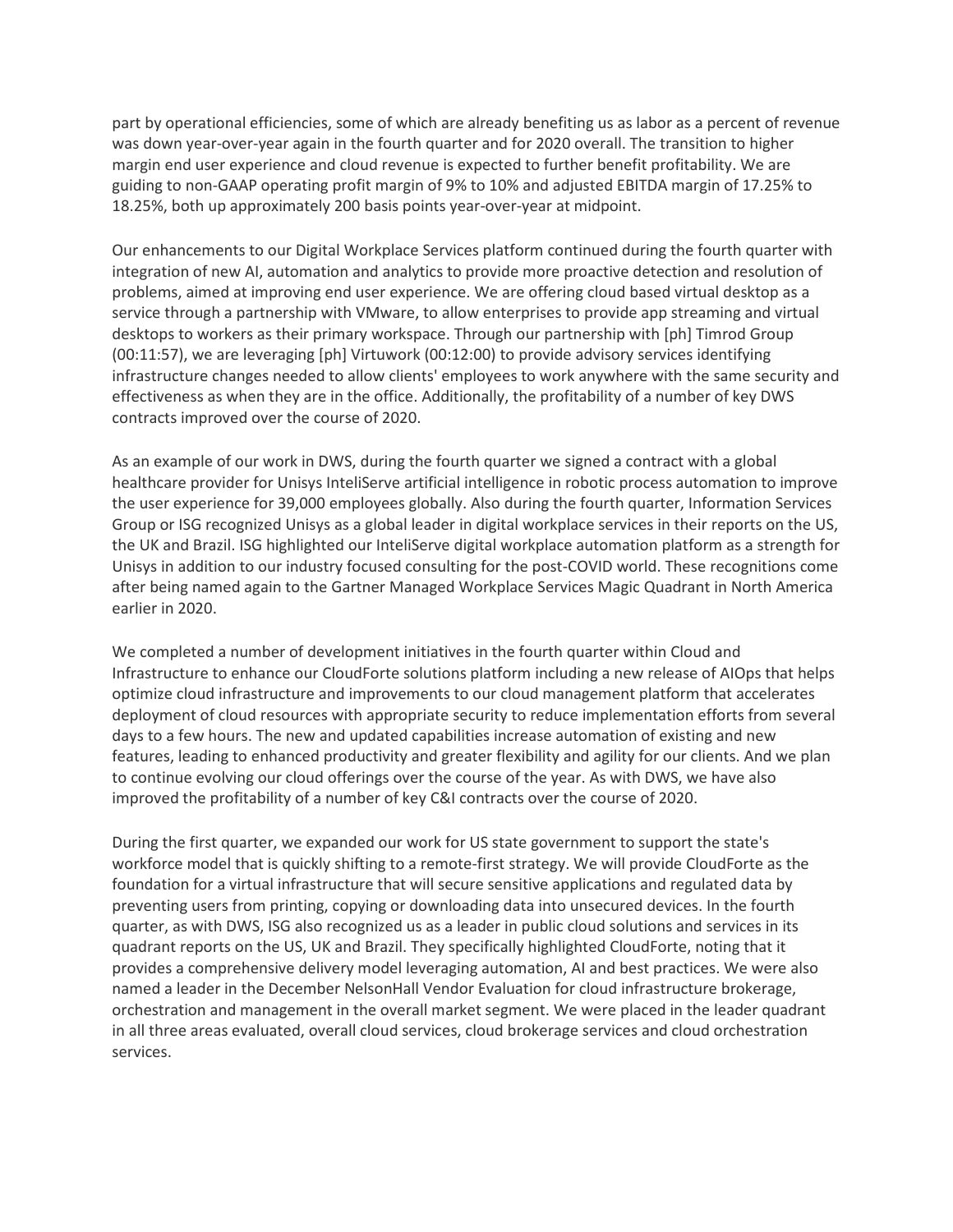Going forward, Stealth will be included as part of our Cloud and Infrastructure business unit. During the fourth quarter, we announced the latest version of Stealth(identity), our biometric identity management software. The new version includes enhanced features such as a managed identity interface that crossreferences biometric results against records from fingerprint readers, scanners and other recognition methods for robust positive authentication and a mobile and web accessible software development kit that provides enhanced customization and an improved user experience.

Stealth(core) 6.0 our microsegmentation solution is serving as the security foundation for the cloud solutions we are leveraging for travel and transportation and hospitality clients related to COVID testing. With respect to ClearPath Forward, the client demand for these solutions was highlighted again in the fourth quarter with higher than expected volumes on renewals and Technology revenue as I mentioned. As an example, TravelSky the leading provider of information technology solutions for China's air travel and tourism industry renewed its contract for ClearPath Forward to process business critical transactions including passenger reservations, cargo bookings and load calculations.

During the fourth quarter, we extended a contract with our largest ClearPath Forward managed services client. Providing more end-to-end managed services is part of our growth strategy in 2021. Managing a client's full environment enables us to significantly increase the level of services penetration into an account. In closing, I would like to say that I truly appreciate all of the hard work from our associates under unprecedented conditions during 2020. We ended the year in a strong position, are implementing exciting change and are poised to drive improved growth and profitability going forward.

With that, I will turn it over to Mike to provide more insight into our fourth quarter and full year financial results. Mike?

## **[Michael M. Thomson](javascript:void(0);)**

Senior Vice President & Chief Financial Officer, Unisys Corp.

Thank you, Peter and good morning, everyone. In my discussion today, I'll refer to both GAAP and non-GAAP results. As a reminder, reconciliations of these metrics are available in our earnings materials. Likewise, information related to discontinued operations is available on our website. We're reporting this quarter based on our historic reporting segments of Services and Technology. As Peter noted, based on the changes outlined in our recent investor event, our reporting structure will align to our new business units starting in the first quarter of 2021. Historical results will be reclassified to reflect our new segment reporting structure and be completed in the coming months.

I'm proud of how the Unisys team came together during the last year to enable us to emerge from 2020 in such a strong position. We made significant enhancements to our capital structure and liquidity and ended the year with better financial results than we anticipated. We transitioned to our new business unit structure at the beginning of 2021 and are executing against our enhanced strategy. We're excited about the opportunities this creates for driving revenue growth, margin expansion and cash flow over the coming years.

I'll touch on some of these opportunities today. But first let me provide more color on our fourth quarter and full-year financial results. Starting with revenue, we returned to year-over-year growth in the fourth quarter with total company non-GAAP adjusted revenue of 5.9% which was also a 16.5%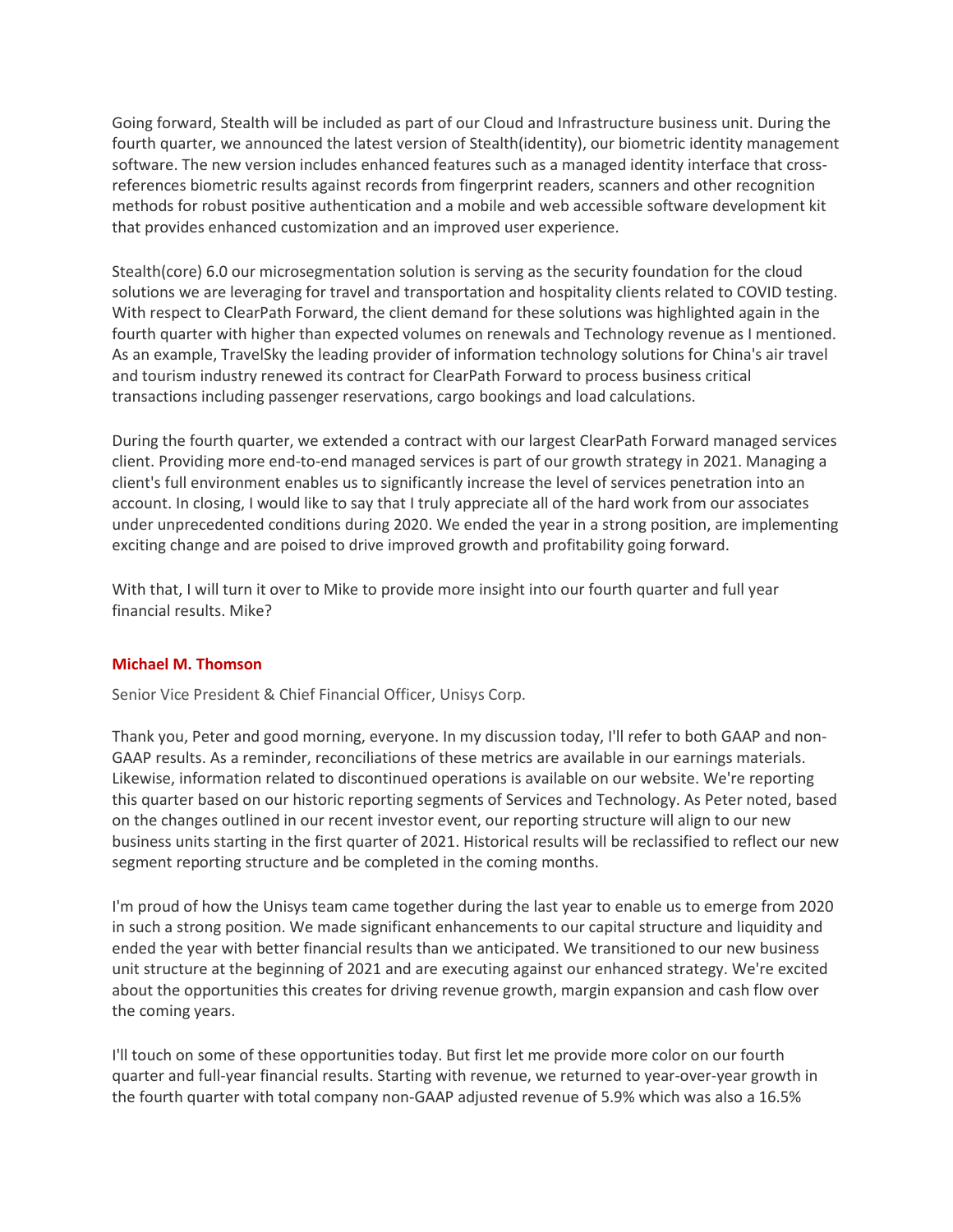sequential improvement versus the third quarter. This resulted in year-over-year revenue and non-GAAP revenue declines of 8.8% and 8.2%, respectively which exceeded our previously stated expectations for a 10% year-over-year decline in revenue. Services non-GAAP adjusted revenue was down 2.6% yearover-year in the fourth quarter and 9.8% for the full-year 2020 driven by COVID impacted businesses including Field Services, Travel & Transportation and BPO as well as the expected declines in our UK check-processing joint venture.

The COVID impacted businesses continued to recover and stabilize in the fourth quarter and Services non-GAAP adjusted revenue grew 4.5% sequentially. Technology revenue grew 50.1% year-over-year in the fourth quarter and was also up 90.6% sequentially driven by higher than expected volumes on ClearPath Forward renewals. This also drove full-year 2020 Technology revenue to exceed our expectations with year-over-year revenue growth of 1%.

Moving to profitability, non-GAAP operating profit margin was up 790 basis points year-over-year in the fourth quarter to 14%, driving full year 2020 non-GAAP operating profit margin to 7.5% which was up 30 basis points year-over-year. These results were supported by year-over-year Services non-GAAP adjusted gross and operating profit margin expansion both in the fourth quarter and in the full year.

Services non-GAAP adjusted gross margin was up 360 basis points year-over-year in the fourth quarter to 18.4% and 90 basis points for the full-year to 16.4%. Services non-GAAP adjusted operating profit margin was up 310 basis points year-over-year in the fourth quarter to 1.6% and 50 basis points yearover-year for the full year to 70 basis points.

Technology gross profit margin was up 130 basis points year-over-year in the fourth quarter to 73.2% and Technology operating profit margin was up 460 basis points year-over-year to 54.3%.

These improvements were helped by the stronger Technology revenue in the quarter. For the full-year 2020, Technology gross profit margin decreased by 400 basis points to 65% and Technology operating profit margin decreased by 530 basis points to 40.8%. These declines were largely driven by higher amortization charges and higher third party hardware sales which come with lower overall margins. Adjusted EBITDA margin expanded 770 basis points year-over-year in the fourth quarter to 21.5% and 140 basis points in 2020 to 15.8%. These results let us not only to beat our previously stated expectations but also to outperform FactSet consensus estimates for 2020 on all key metrics with the exception of GAAP EPS, the estimates for which did not fully reflect the expected fourth quarter charges that we highlighted in our last earnings call.

In addition to the revenue and profitability results I just mentioned, we also continued improving our capital structure and liquidity in the fourth quarter. Adjusted free cash flow was up 59.6% year-overyear for the full year 2020 to \$42.6 million. This increase was supported by an 18.6% reduction in CapEx spent year-over-year in 2020 to \$130 million. Operating cash flow and free cash flow comparisons were impacted by voluntary pension contributions that we made during the year. We ended 2020 with a cash balance of \$898.5 million versus \$538.8 million at year-end 2019. We also continued executing against our plans to reduce our pension obligations during the fourth quarter. As we talked about on our last call, we raised \$485 million of senior secured notes during the quarter, the proceeds of which were used to reduce the pension deficit and make additional voluntary cash contributions.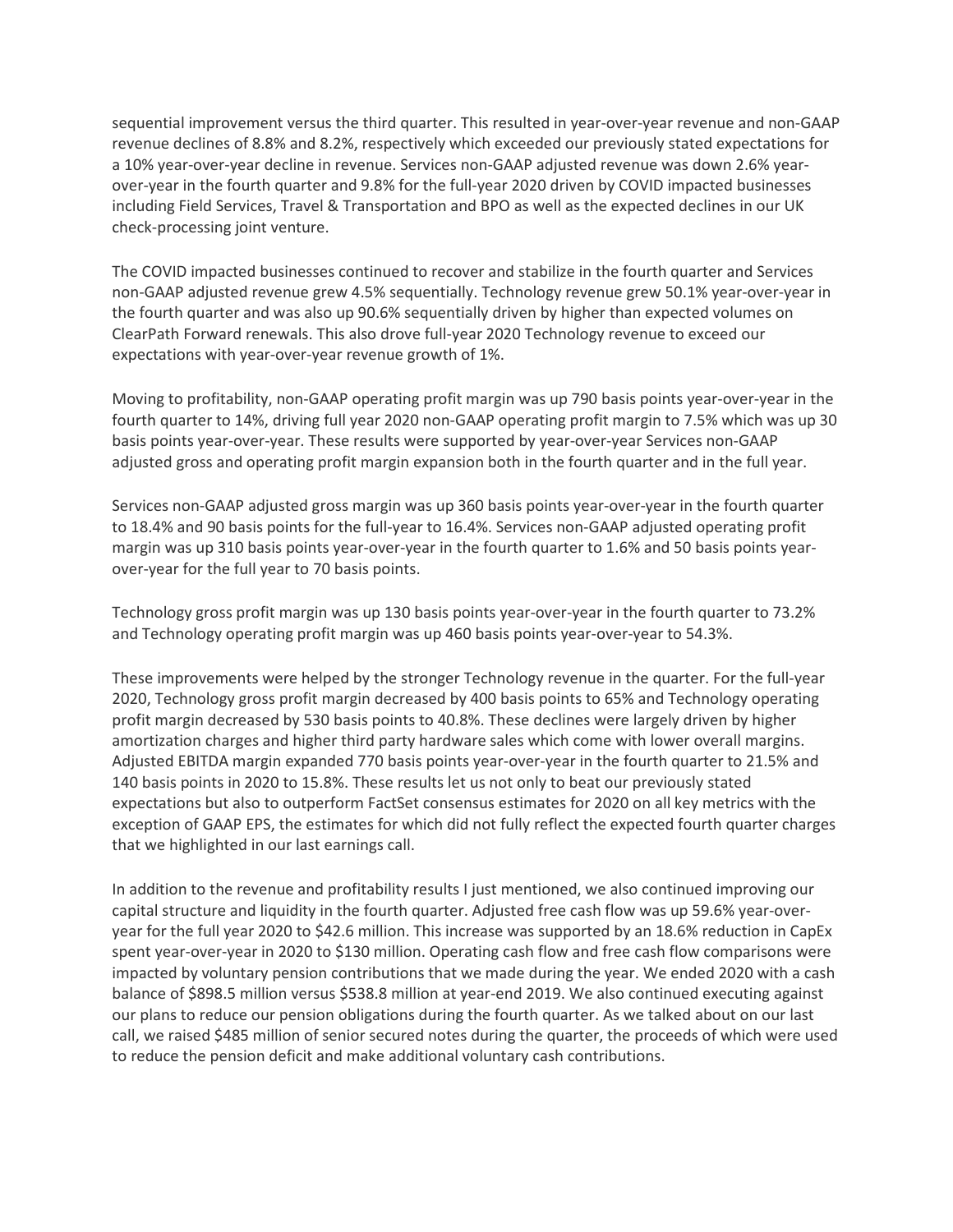Based on year-end 2020 calculations and pro forma for the additional \$200 million of cash from the balance sheet that we expect to contribute in 2021, the global pension deficit would be approximately \$840 million versus the \$1.75 billion at year-end 2019 and we would have just \$11 million of expected remaining contributions to US qualified pension plans versus \$826 million as of year-end 2019.

For all other plans, we have approximately \$190 million of required contributions through 2025. Our net leverage at the year-end 2020 inclusive of the \$840 million deficit I just noted was 2.4 times. As we've discussed, in addition to reducing the deficit in pension contributions, we've focused on reducing the gross pension liabilities themselves with the previously stated goal of \$1 billion reduction by the end of the first quarter this year. During the fourth quarter, we made progress on this front by removing over \$275 million in gross pension liabilities through a bulk lump sum offering.

In January, we announced the removal of just under \$280 million of additional liabilities by a transfer to MassMutual. We're also targeting the removal of approximately \$550 million of liabilities associated with our Netherlands plan and approximately \$100 million of liabilities associated with our Swiss plan. As a result of all this, we now expect to be able to remove approximately \$1.2 billion of gross liabilities by the end of the first quarter, \$200 million more than our original goal.

During the first quarter, we'll also be retiring our remaining \$84 million of convertible notes that are outstanding. We will net settle the notes which will result in approximately 3.4 million net shares being issued, factoring in the capped call and based on the closing stock price as of February 18. The final share count will be determined prior to settlement. The net settlement method results in significantly fewer shares being issued than the full potential dilution as the remaining principal will be paid in cash.

As we've mentioned, we have transitioned to our new business unit structure as of the start of 2021 and our financial reporting will reflect those segments starting in the first quarter. We believe that the new reporting structure will provide additional insight into the key drivers of the business going forward and will likewise increase internal accountability for driving results. Additionally, within the newly defined business units, we'll be shifting to higher growth and higher margin markets and solutions which we expect to create significant opportunity for revenue growth and margin expansion over the coming years, which in turn should drive improved free cash flow. We laid out our detailed expectations for the next three years as part of our investor event and we encourage you to visit our new investor relations website that was relaunched in January to review the slides and replays from this event.

Regarding near-term expectations, we're providing 2021 guidance for revenue growth of between 0% and 2%, non-GAAP operating profit margin of between 9% and 10% and adjusted EBITDA margin of between 17.25% and 18.25%. As Peter noted, our revenue growth is expected to accelerate in the years following 2021 as we progress in our transition and enhance our service offerings. Margin expansion on the other hand is expected to be relatively consistent over the three-year period which is reflected in the guidance ranges we're providing.

In 2021, our ClearPath Forward segment will include both licenses and services revenue generated by this franchise. We expect total ClearPath Forward license revenue to be roughly flat year-over-year and split roughly 55% and 45% between the first and second half of the year respectively with the third quarter expected to be the lightest quarter of the year and the fourth quarter expected to be the strongest. ClearPath Forward license revenue is expected to make up roughly 45% of the total ClearPath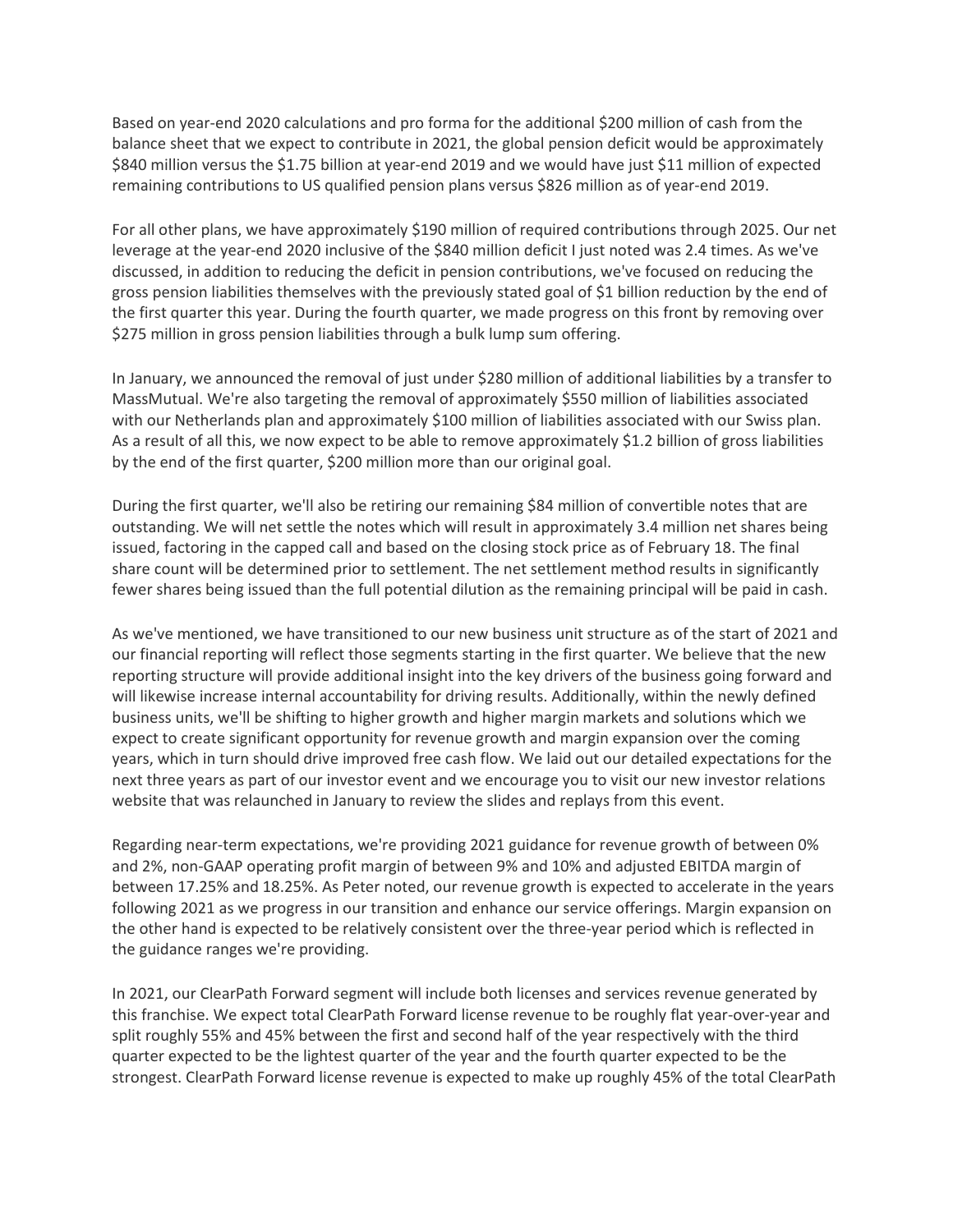Forward segment revenue in 2021 and overall ClearPath Forward segment revenue is expected to be up low single digits year-over-year.

Services backlog was \$3.4 billion as of the end of 2020, up 3% sequentially versus the third quarter. We expect \$375 million of this to convert into revenue in the first quarter of 2021. Overall, we expect first quarter 2021 revenue to be down slightly year-over-year as our DWS business is still returning to its pre-COVID levels. Lastly, there are some sizable charges expected during 2021 associated with the pension liability work we're undertaking as well as our initiatives to realign our segments and enhance our efficiencies.

As I noted during the investor event, we're targeting \$130 million to \$160 million of run rate save exiting 2021 from our efficiency efforts. Of the \$130 million to \$160 million, we expect to recognize half of the savings during 2021 with restructuring costs to achieve the savings of approximately \$40 million to \$70 million. We took charges related to this of approximately \$30 million in the fourth quarter of 2020 and expect \$10 million to \$15 million of additional charges in the first quarter of 2021.

With respect to the pension liability removal work, we expect approximately \$375 million of onetime non-cash settlement charges during the first quarter of 2021. This would complete Phase 1 of our pension liability removal program and remove approximately \$1.2 billion of gross pension liability. We will of course continue to look for opportunities to remove additional pension liabilities in the future.

To wrap up, I would like to again thank our Unisys associates for all of their efforts throughout 2020. Your dedication and support helped us end the year with a strong liquidity position, achieve better financial results than expected, and position us for enhanced growth and margin expansion going forward.

So thank you all, and now I'll turn the call back over to Peter.

## **[Peter A. Altabef](javascript:void(0);)**

Chairman & Chief Executive Officer, Unisys Corp.

Thanks, Mike very much. And, Alyssa, I think we're now ready for questions.

#### Question And Answer Section

#### **Operator**

Thank you. We will now begin the question-and-answer session. [Operator Instructions] The first question is from Jon Tanwanteng of CJS Securities. Please go ahead.

#### **[Jon Tanwanteng](javascript:void(0);)**

Analyst, CJS Securities, Inc.

Good morning, guys. Thank you for taking my questions and really nice end to 2020. It was a rough year for everyone, so it was nice to see. I was wondering if you could talk about your ability to drive signings in the Services businesses in the first quarter. I know COVID spiked in a bunch of places around the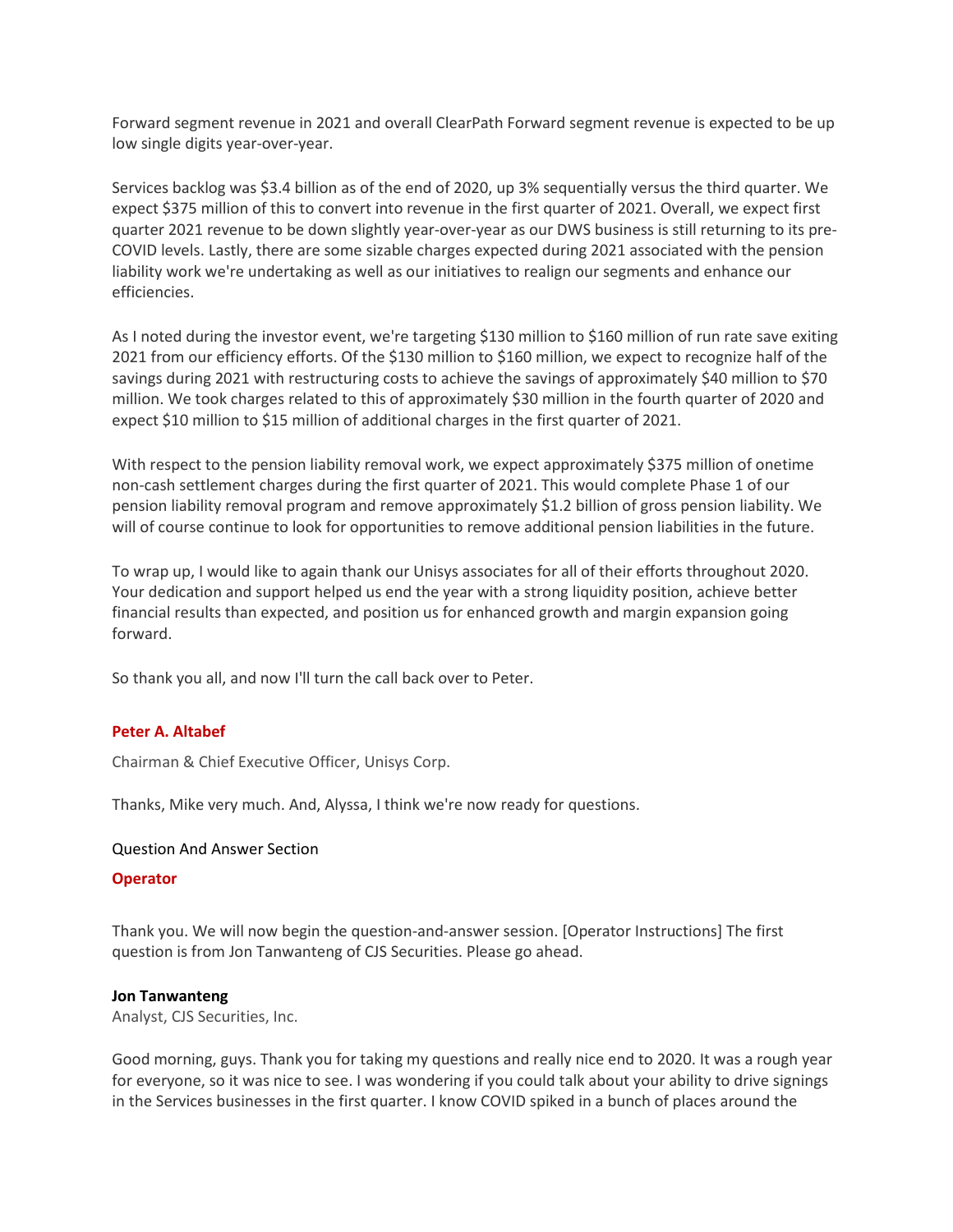world as an additional lockdown, maybe first of all address that. And number two, when would you expect backlog to start increasing in Services again as we go through the year? And I'll come with one more after that.

### **[Peter A. Altabef](javascript:void(0);)**

Chairman & Chief Executive Officer, Unisys Corp.

Yeah. Jon, thanks. Those are great questions. Obviously, there's some uncertainty about the timing of signings. I would tell you that our pipeline is up, both a qualified pipeline and even the prospecting pipeline. We do expect over the course of the year, on your second question, to have a backlog higher by the end of the year than it was obviously by the end of 2020. So, we expect not only new signings, but accretive new signings to backlog. Exactly how much of that comes in the first quarter is a bit unknown. Certainly in EMEA and in the US, we still have some tough COVID opportunities in terms of travel, in terms of sales.

We have a new digital sales platform that started last year that is allowing us to remotely sell much better than we had before. Our TCV went up for the year, our ACV went up for the year. But I would say the first quarter is still going to be a little tricky in terms of the amount of sales done. Added to that and I think this is an industry question overall, when we look at the pipeline for 2021, we see a pretty good amount of signings for the year. That's not only true for us, but it's true for the industry. One of the questions that I think we're all dealing with is, is there going to be a race to the bottom for the profitability of that business as people really look to rebound on revenue over the course of the year from the challenges of last year?

I think you can see from our forecasts with a modest amount of revenue gain, but a much higher amount of margin improvement. We are focusing on margin improvement for the year. We don't have a real desire to do a race for the bottom on selling business that's not going to be long-term accretive. We've got very strong margin accretive goals for each of the next three years, and so that's going to require us to be pretty disciplined on signing work that is consistent with that margin focus. But I would say that our focus really is margin first, revenue growth second. Jon, I hope that helps. [indiscernible]

(00:33:42)

#### **[Michael M. Thomson](javascript:void(0);)**

Senior Vice President & Chief Financial Officer, Unisys Corp.

Maybe I can just add one little comment to that as well. I mean typically what we see from our clients are kind of the February-March timeframe is when their budgets kind of get locked down and they start really infusing that into the marketplace. So Q1 is probably a little early from a normalcy perspective as to when we see that. But Peter's spot on that we're anticipating backlog to grow year-over-year and obviously have that happen throughout the year.

#### **[Jon Tanwanteng](javascript:void(0);)**

Analyst, CJS Securities, Inc.

Got it. Mike, any thoughts on the pension reform language in the current relief bill, and if it's meaningful to you at all if it passes the way it is now?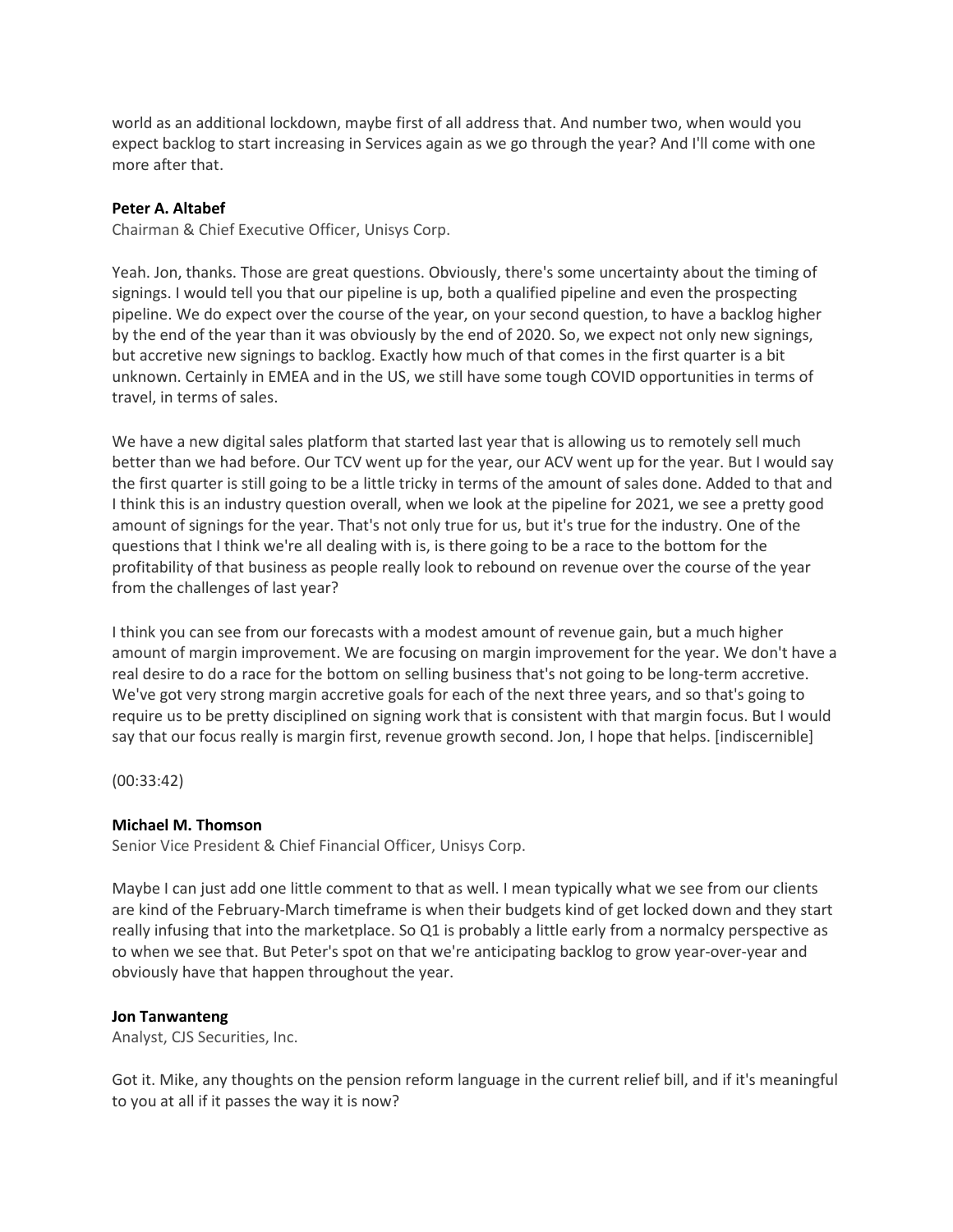#### **[Michael M. Thomson](javascript:void(0);)**

Senior Vice President & Chief Financial Officer, Unisys Corp.

Yeah. Look, Jon, we've been pretty consistent on this and the language that's currently in the bill that's passed the house is consistent with what we've been talking about, essentially permanent pension relief. And ultimately what it means to us is if it passes in the way it's currently constructed, the \$200 million that we were anticipating putting in this year we wouldn't have to put in and we wouldn't have another pension contribution to make on the US qualified plans until like 2027 or 2028. So from our perspective, it really just leaves a good amount of cash in the coffers to continue with our growth strategy. Outside of that, really not a big change and as you know we're prepared regardless of what Congress does to move forward on taking care of the pension from our perspective.

#### **[Jon Tanwanteng](javascript:void(0);)**

Analyst, CJS Securities, Inc.

Got it. Just one more if I could. It sounds like you pulled in some tech renewals from 2021 into the fourth quarter, I'm just wondering how that impacts Q1 in terms of... [indiscernible]

(00:35:31)

### **[Jon Tanwanteng](javascript:void(0);)**

Analyst, CJS Securities, Inc.

...you gave some color on the year, so just if you could... [indiscernible]

(00:35:35)

## **[Michael M. Thomson](javascript:void(0);)**

Senior Vice President & Chief Financial Officer, Unisys Corp.

Yeah. It wasn't really a pull – yeah, Jon, thanks for that. Wasn't really a pull forward. It was actually just increased volumes on a renewal, so really no impact on Q1 from our normal tech renewal perspective. So again it was just two clients in particular had higher volumes in their renewals than we had anticipated.

#### **[Jon Tanwanteng](javascript:void(0);)**

Analyst, CJS Securities, Inc.

Got it. That's very clear. Thank you, guys.

#### **[Michael M. Thomson](javascript:void(0);)**

Senior Vice President & Chief Financial Officer, Unisys Corp.

Sure. Thanks, Jon.

## **[Peter A. Altabef](javascript:void(0);)**

Chairman & Chief Executive Officer, Unisys Corp.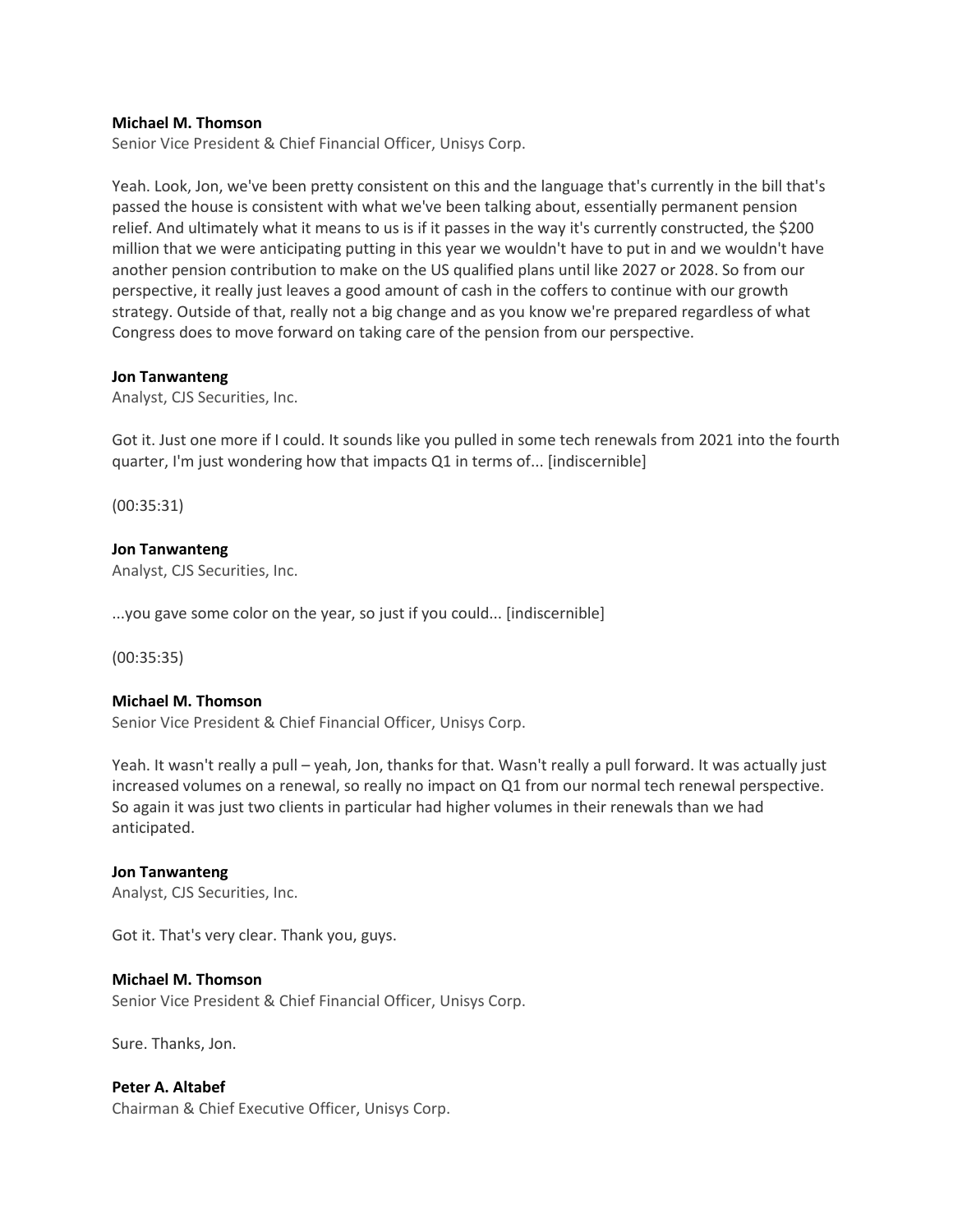Thank you, Jon.

# **Operator**

Your next question is from Joseph Vafi with Canaccord. Please go ahead.

# **[Joseph Vafi](javascript:void(0);)**

Analyst, Canaccord Genuity LLC

Hey, guys. Good morning and congratulations on a great year 2020. Great, great job. You deserve a lot of credit for it. So just a question. I know you've been doing pretty well in state and local governments recently and I think there was another win this quarter there. But perhaps what – how does that pipeline look in deals for 2021 and then a quick follow-up after that?

# **[Peter A. Altabef](javascript:void(0);)**

Chairman & Chief Executive Officer, Unisys Corp.

Yeah. Joe, thanks. Thank you for the thank you. And thank you for getting up so early this morning. I would greatly appreciate it. What I would say is the – we call that our public sector as you know which is US state and local and then governments around the world. What I would say as we look at our public sector, not only in US but around the world, it's our strongest sector. So we feel very good about US state and local signings. We feel very good about our ability to grow outside the US as well. In the US, obviously you have budget constraints given the COVID situation, but you also have the realization that they can't do business the way they are.

The single biggest growth area for our state and local business in the US is cloud based so that fits very, very well with our business unit strategy and focusing on the cloud and focusing on public cloud. So, we're pretty bullish. As you know, our value proposition to governments is particularly to state and local in the US always includes cost reductions from their current run rate. So, we do expect to get them up and running in a more vibrant cloud environment than they have now and save money while they do it. And we think that's a formula for success. So, we're bullish on the state and local pipeline.

## **[Joseph Vafi](javascript:void(0);)**

Analyst, Canaccord Genuity LLC

Great. Thanks Peter. And then I know Mike, you mentioned some additional cost initiatives in 2021. I was just wondering if you could perhaps detail strategy of where a little bit more where that cost takeouts coming from and redeploying it. I know you talked about margin expansion, but what's the tradeoff in ROIs that you're seeing now and in investing for growth versus perhaps letting that flow to the bottom line from a P&L perspective.

## **[Michael M. Thomson](javascript:void(0);)**

Senior Vice President & Chief Financial Officer, Unisys Corp.

Yeah. Thanks for that, Joe. So it's really coming across the board. I think one of the major changes that we implemented in 2020 and we'll see the full valuation come through in 2021 and beyond is our workforce management program. The team has done a really good job of implementing some tools,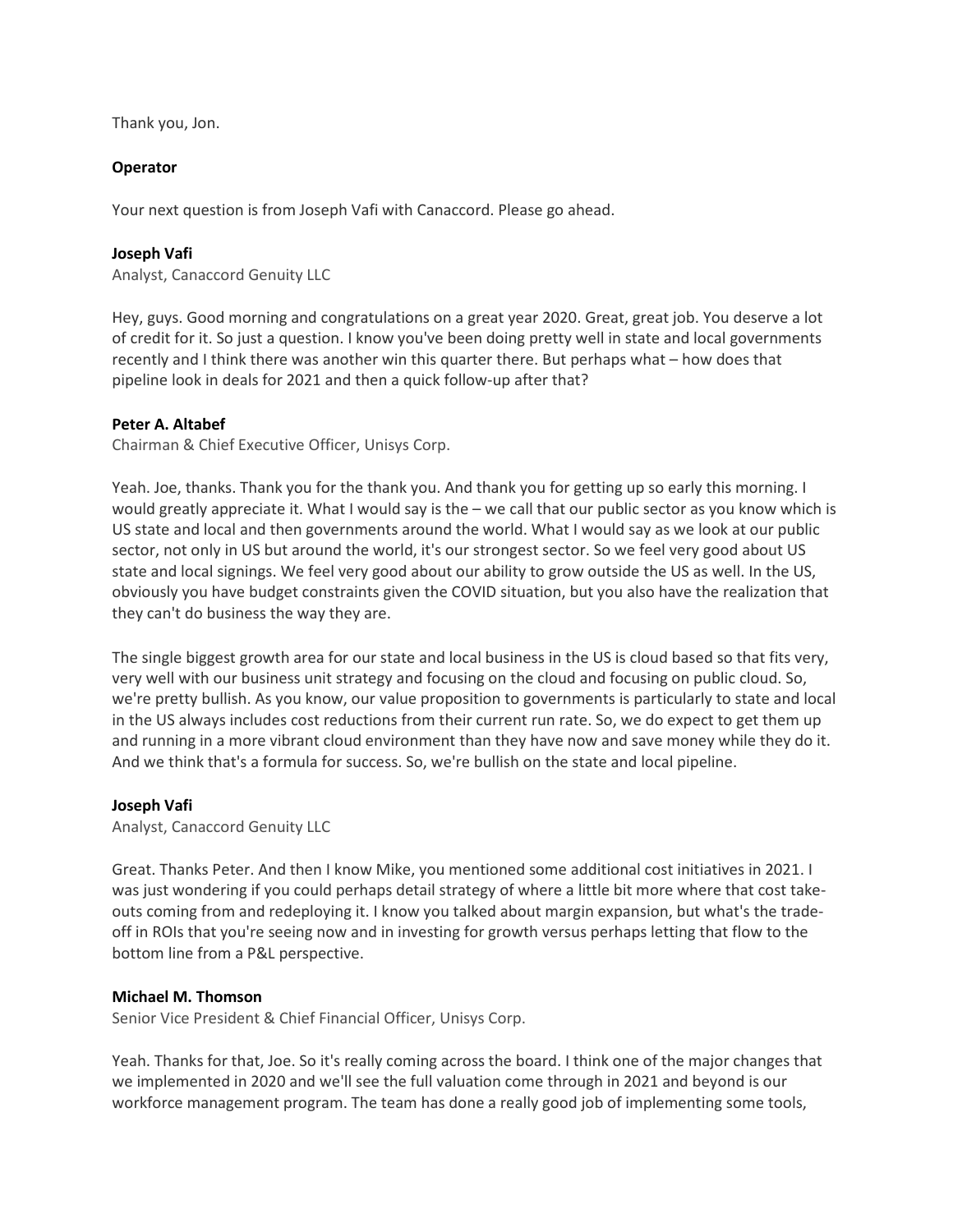having visibility to the workforce. Our cost of labor or our cost of COGS is frankly the lowest as a percentage of revenue since I've been with the company which has come into my sixth year here. So really – it's really across the board. It's efficiency play, Joe, more than anything. Clearly that's coupled with the InteliServe platform, the CloudForte platform that we continue to automate and enhance.

So that allows for some more efficiency as well. So I wouldn't say it's one particular item. In general, it's labor based and it's real estate based. We talked about on our last couple calls that post pandemic in our review of the real estate portfolio around the world, we found that we could operate a lot more efficiency. So we're giving back some space in certain areas, are allowing leases to lapse and consolidating space in other areas. So I think those two are the primary benefits for that. And you saw from us on the Investor Day that our expectation kind of exiting 2023 is about 600 basis points of margin improvement. And we think that that's going to be pretty much straight line over the course of 2021, 2022 and 2023 with roughly 2 points of margin improvement per year. A good chunk of that is coming from those improvements that we've talked about.

I also would like to just illustrate and you touched on it a bit in your question here, there is a reinvest component here. We're looking between 20% and 30% of that save to be reinvested as we continue to enhance our skill sets, enhance the training for folks, hire more people in strategic areas and talk about other areas of improvement for all of the lines of business. So I think, Joe, it's more horizontal view. It's across the board and pretty consistent in the magnitude that we expect per year.

## **[Peter A. Altabef](javascript:void(0);)**

Chairman & Chief Executive Officer, Unisys Corp.

Yeah. And if I could just follow on Mike's comment, Joe, and just to make sure you've got the numbers, reducing the cost of labor as a percentage of our revenue is the end product, it's not the beginning, right? You don't start saying, oh, let's go reduce the cost of labor. It's all of the workforce management, all of the systems, all of the leveragable IP that we put into our solutions. But just to give you those numbers, cost of labor as a percent of revenue was about 58.3% in 2019, it was 55.6% in 2020 and by 2023, we expect it to be 51%. So that's a nice chunk of some of our margin increase over the course of that time, but again it is a lot that goes into taking those costs out as a percent of revenue and getting that margin increase.

## **[Joseph Vafi](javascript:void(0);)**

Analyst, Canaccord Genuity LLC

Sure. That's...

#### **[Michael M. Thomson](javascript:void(0);)**

Senior Vice President & Chief Financial Officer, Unisys Corp.

Yeah. Maybe if I could too, Joe, just real specific on the numbers I mentioned that we took a charge in the fourth quarter of \$30 million. We're anticipating between \$10 million and \$15 million in Q1. And we said the overall program would cost between \$40 million and \$70 million, so most of the charges frankly have already been incurred. And so really it's about how much we reinvest and where we need that reinvestment.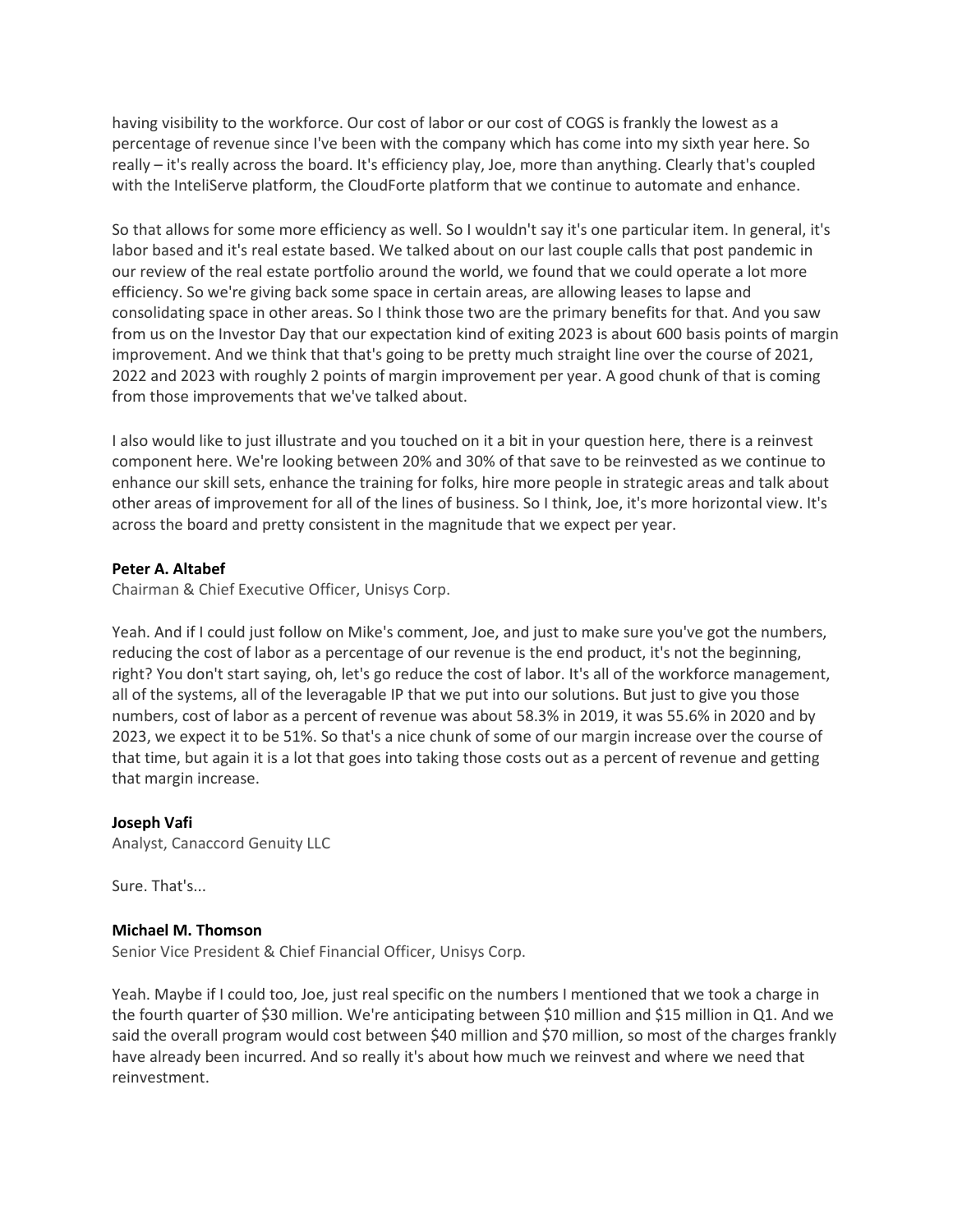### **[Joseph Vafi](javascript:void(0);)**

Analyst, Canaccord Genuity LLC

Sure. That's great. Thanks. That's helpful, Mike. And then just I know that you're not really providing it for 2021, but how should we think about cash flow [ph] unlike (00:43:03) your capital efficiency and CapEx was a little lower in Q4, was that kind of timing or was that anything notable we should be thinking about there? Thanks a lot.

#### **[Michael M. Thomson](javascript:void(0);)**

Senior Vice President & Chief Financial Officer, Unisys Corp.

Sure. Thanks again, Joe. Look, if it wasn't for the voluntary pension contributions that we intend to make and we'll see how the legislative element breaks, we would be free cash flow positive in 2021 and not adjusted free cash flow positive, free cash flow positive. The CapEx number that we closed the year at at about \$130 million as you know is about \$20 million better than we had anticipated throughout the year. We took it down to about \$140 million at the end of the third quarter and came in lower than that.

I think that is really more a byproduct of what you've seen from us over the course of the last three years or so. That CapEx number just in a comparative purpose three years ago was about \$210 million. So, our capital light strategy continues to drive that number down. We had talked about on Investor Day that we're also moving to a cash or working capital neutrality view. So, that's going to have some improvements in cash flow as well. So, I think it's just what you've seen from us, Joe, over the last couple years is just continual improvement and continual focus on driving down the CapEx number and enhancing our working capital profile.

#### **[Joseph Vafi](javascript:void(0);)**

Analyst, Canaccord Genuity LLC

Great. Thanks very much, Mike. Thanks, Peter.

#### **[Peter A. Altabef](javascript:void(0);)**

Chairman & Chief Executive Officer, Unisys Corp.

Thank you, Joe.

#### **[Michael M. Thomson](javascript:void(0);)**

Senior Vice President & Chief Financial Officer, Unisys Corp.

Thanks, Joe.

#### **Operator**

Your next question is from Matthew Galinko with Sidoti. Please go ahead.

#### **[Matthew Galinko](javascript:void(0);)**

Analyst, Sidoti & Company, LLC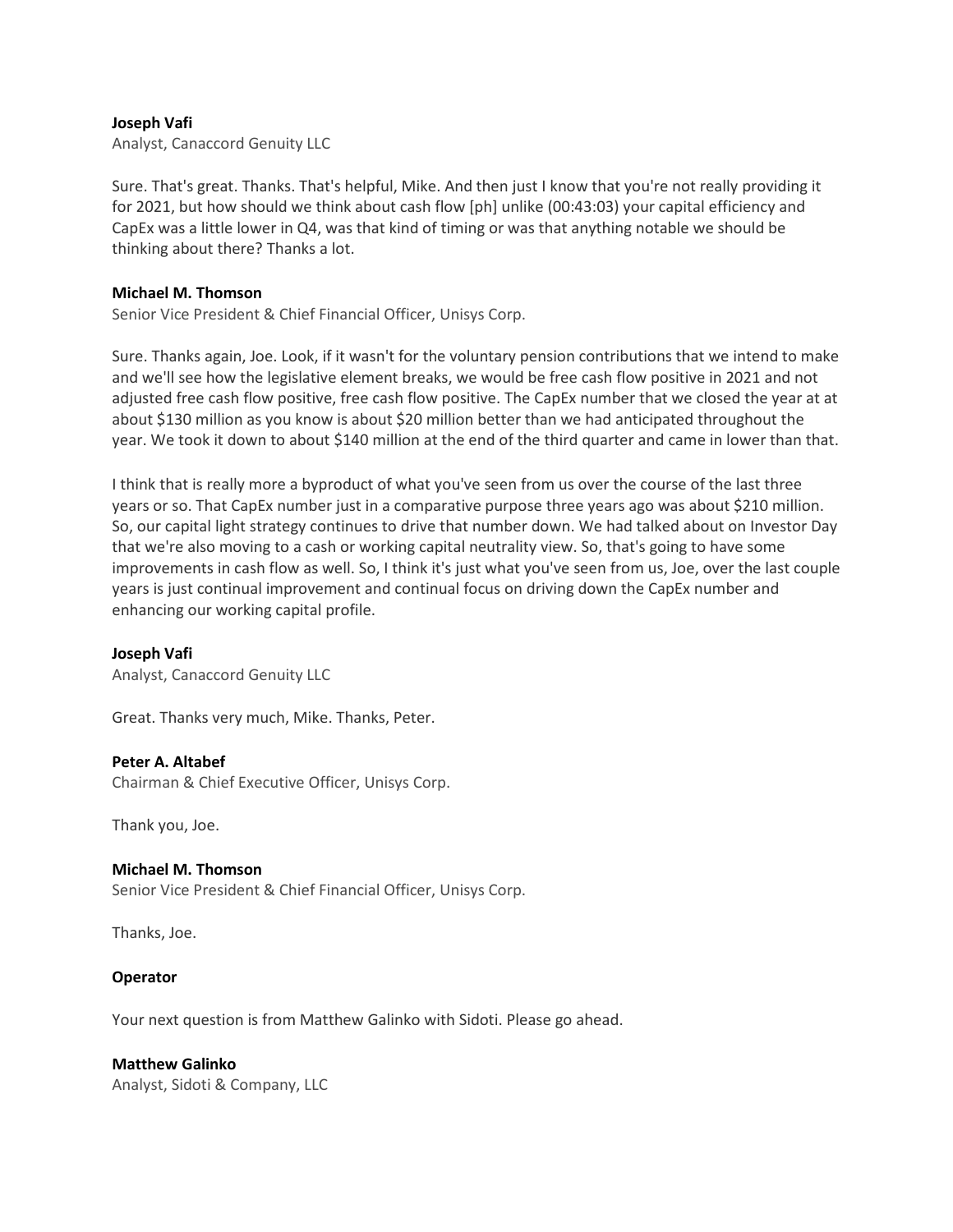Hi. Thanks for taking my question. Just a couple from me. One being, you touched on higher third party hardware sales in the mix pressuring Technology margins a little bit this year. Obviously, the reporting structure is going to be different going forward. But just curious functionally how that – is that sort of the normal look going forward or does that continue to bounce around a little bit and create some volatility in that margin?

#### **[Michael M. Thomson](javascript:void(0);)**

Senior Vice President & Chief Financial Officer, Unisys Corp.

Yeah. Look, it's really fairly normal and thanks for the question, Matt. Typically our hardware or a third party hardware is anywhere between 10% and 15% of Technology revenue in any given year. It's actually more a byproduct of the renewal cycle, the refresh schedules on the hardware and what the contracts stipulate. So I wouldn't say there's any true normalcy to it, but when you look at a year-over-year compare again depending on a refresh schedule, you can have more in year A versus year B. But I think on average, you should see that somewhere in the range of between 10% to 15% of Technology revenue.

### **[Peter A. Altabef](javascript:void(0);)**

Chairman & Chief Executive Officer, Unisys Corp.

Yeah. Matt, this is Peter. You were higher – you were towards the higher end of the range this year, but I think you have to put in context what was happening with technology and hardware sales globally. You had a lot of work from home folks establishing. And not everybody was prepared to do all of that work from home. So that caused, if you will, a bit positive pressure on hardware sales for us as we helped our clients get established.

#### **[Matthew Galinko](javascript:void(0);)**

Analyst, Sidoti & Company, LLC

Got it. That makes sense. And then just I guess one follow-up for me. And I guess it's follow-up on the pension question. I guess hypothetically if the relief bill does pass as kind of discussed on this call earlier, you've talked about M&A opening up as an option for you. So, I guess I'm just curious does that \$200 million start burning a hole in your pocket or do you think about your outlook for deploying that capital internally or inorganically? How do you think about that decisioning over the course of 2021? Is it something you can – can you see moving on M&A relatively quickly or is that not necessarily part of your – how you're deciding on that? Thanks.

## **[Peter A. Altabef](javascript:void(0);)**

Chairman & Chief Executive Officer, Unisys Corp.

Yeah, Matt. This is Peter. I guess I'll take it to start and then have Mike follow-up and elaborate. The quick answer is it is not burning a hole in our pocket. It is not even in our pocket right now because we have allocated that to the pension takedown unless we don't need it for that because of the legislation. That said, as you look at our cash balance for the year, even without that \$200 million, we're in a significantly better cash balance than we were before and that money is not burning a hole in our pocket.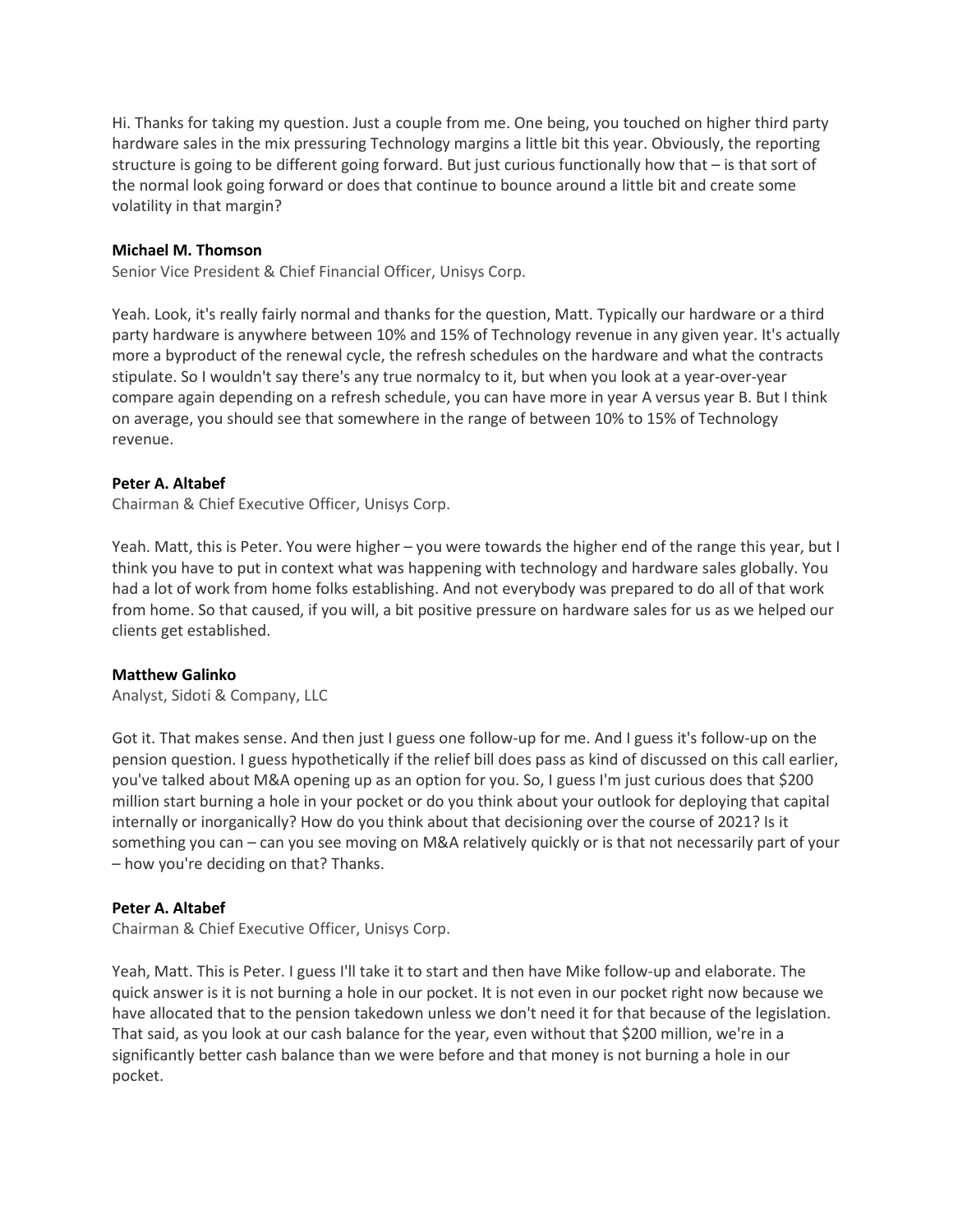I know you are familiar, Matt, as is most of the people on this call. This is a hot market right now for mergers and acquisitions. The price of acquisitions is high and you have to really, really believe in your acquisition models in order to justify some of the pricing. That said, we have an active M&A team, but the goal of the team is modest. We're not looking for scale acquisitions. We're looking for some very specific capability acquisitions in our DWS business unit and in our Cloud business unit. So we think we'll be able to do that, but we don't – as I said, we're not in any particular rush to and the size of those acquisitions are expected to be modest. So I think that will be in good shape with or without the \$200 million. Mike?

## **[Michael M. Thomson](javascript:void(0);)**

Senior Vice President & Chief Financial Officer, Unisys Corp.

Yeah. Look, I think you said it perfectly, Peter. I mean we're in a market here looking to acquire and enhance capabilities. And frankly that's happening with or without legislative relief. We have \$900 million-ish on our balance sheet in cash and we have capacity to borrow if we needed to, but the reality here is what we're looking for is the right deal and there's plenty of them out there. And as Peter noted, the market's fairly hot, but that doesn't mean we won't be prudent and ensure that what we're getting not only helps us prospectively, but from our look back perspective being able to take those competencies and play them back into our base is something that is important to us. So I would say, Matt, in general we're looking hard at a whole bunch of different things and we're going to do the right thing by the company.

### **[Matthew Galinko](javascript:void(0);)**

Analyst, Sidoti & Company, LLC

All right. Thank you.

## **[Peter A. Altabef](javascript:void(0);)**

Chairman & Chief Executive Officer, Unisys Corp.

Thanks, Matt.

#### **Operator**

Your next question is from Rod Bourgeois of DeepDive Equity Research. Please go ahead.

#### **[Rod Bourgeois](javascript:void(0);)**

Analyst, DeepDive Equity Research, LLC

Hey, guys. Thanks for the thorough and clear presentation on all of these trends. Very helpful stuff. I have a question about Digital Workplace and then a follow-up on ClearPath Forward. In Digital Workplace, can you just talk about the latest state of how COVID is impacting demand? I'm especially interested in an update on the status of the Field Services portion of the business. It does seem that your ability to accelerate growth from 2021 into the next year is meaningfully contingent on how that business plays out. So it would be great to get an updated sort of view on that.

# **[Peter A. Altabef](javascript:void(0);)**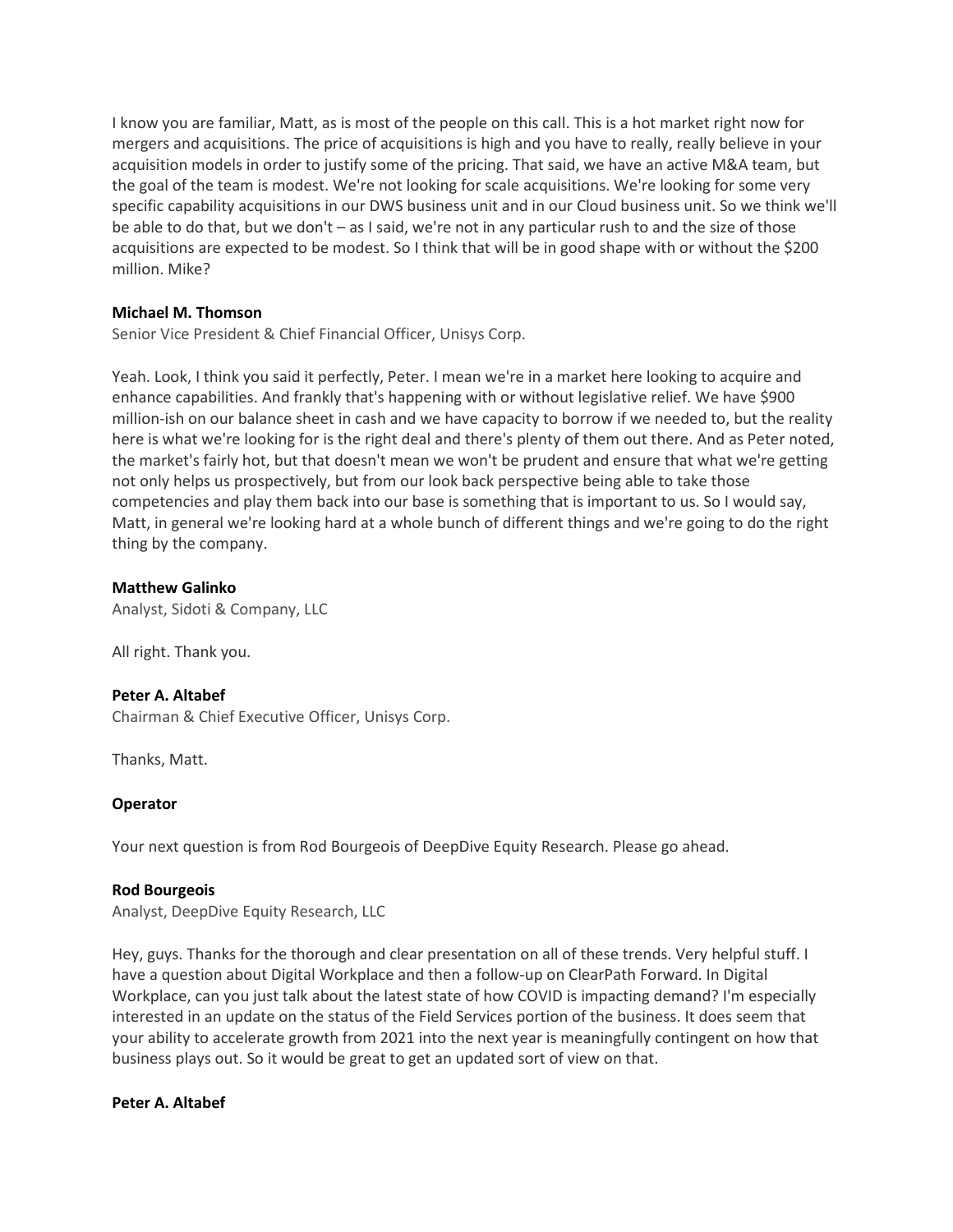Chairman & Chief Executive Officer, Unisys Corp.

Yeah. So, Rod, thanks very much for the question. What I would say on Field Services is, we had a marginal uptick in the fourth quarter in terms of demand. We expect a slight uptick in 2021 in terms of Field Services. But, none of our numbers anticipate a significant uptick in Field Services. That's not to say I think we're at full run rate, but I think we're not far from full run rate. So, I would say we're about 80% of our 2019 run rate on Field Services. We expect that to go up a little bit over the course of the year. But in general, as we look to the future, our revenue increase is really going to come from a move to end user experience and not from increasing the Field Services revenues significantly. It's really the added value when you hear us talk about our InteliServe platform, you hear us talk about outcomes, you hear us talking about moving from SLAs to really very objective customer value driven means of compensation and all of that is because of the confidence we have in our end user experience. So, I think that's going to be the biggest uptick for our DWS business. But I think we expect a marginal uptick in revenue from Field Services.

## **[Rod Bourgeois](javascript:void(0);)**

Analyst, DeepDive Equity Research, LLC

So – but I guess the follow-up on that, is Field Services prone to be stable from 2021 into 2022? Or is there a possibility that with your plan to enhance margins and to shift into end user experience, could Field Services actually erode some or intentionally shrink in some ways?

## **[Peter A. Altabef](javascript:void(0);)**

Chairman & Chief Executive Officer, Unisys Corp.

Well, it depends on whether you're talking absolute dollars or percentage of revenue. In terms of absolute dollars, no, we don't expect it to be declining in absolute dollars. In percentage of revenue terms, we do, because we expect the growth coming from areas other than Field Services.

#### **[Rod Bourgeois](javascript:void(0);)**

Analyst, DeepDive Equity Research, LLC

Got it. Okay. Great. And then on ClearPath Forward, clearly cloud adoption is a megatrend and COVID is further adding to that trend. So I want to ask in ClearPath Forward how cloud related trends are impacting ClearPath Forward technology demand? What are the puts and takes that are happening for ClearPath Forward technology demand in light of all the cloud adoption that's happening in the world?

## **[Peter A. Altabef](javascript:void(0);)**

Chairman & Chief Executive Officer, Unisys Corp.

Well, that's a great question. I would say, to be frank, it's not as hurried as I thought it would be. So we put ClearPath Forward on Azure actually in August of this past year. That's a big effort. Our MCP platform is already on Azure. By the end of this year, we expect OS 22 platform – or, OS 2200 platform to be on Azure, which will really complete our ClearPath Forward on Azure process. We have a number of clients that are either using the Azure platform now or are looking at using the Azure platform. I think effectively what that has done it has given them the comfort that they know they have a public cloud environment they can switch to if they wish to. I think over time, more and more of them will.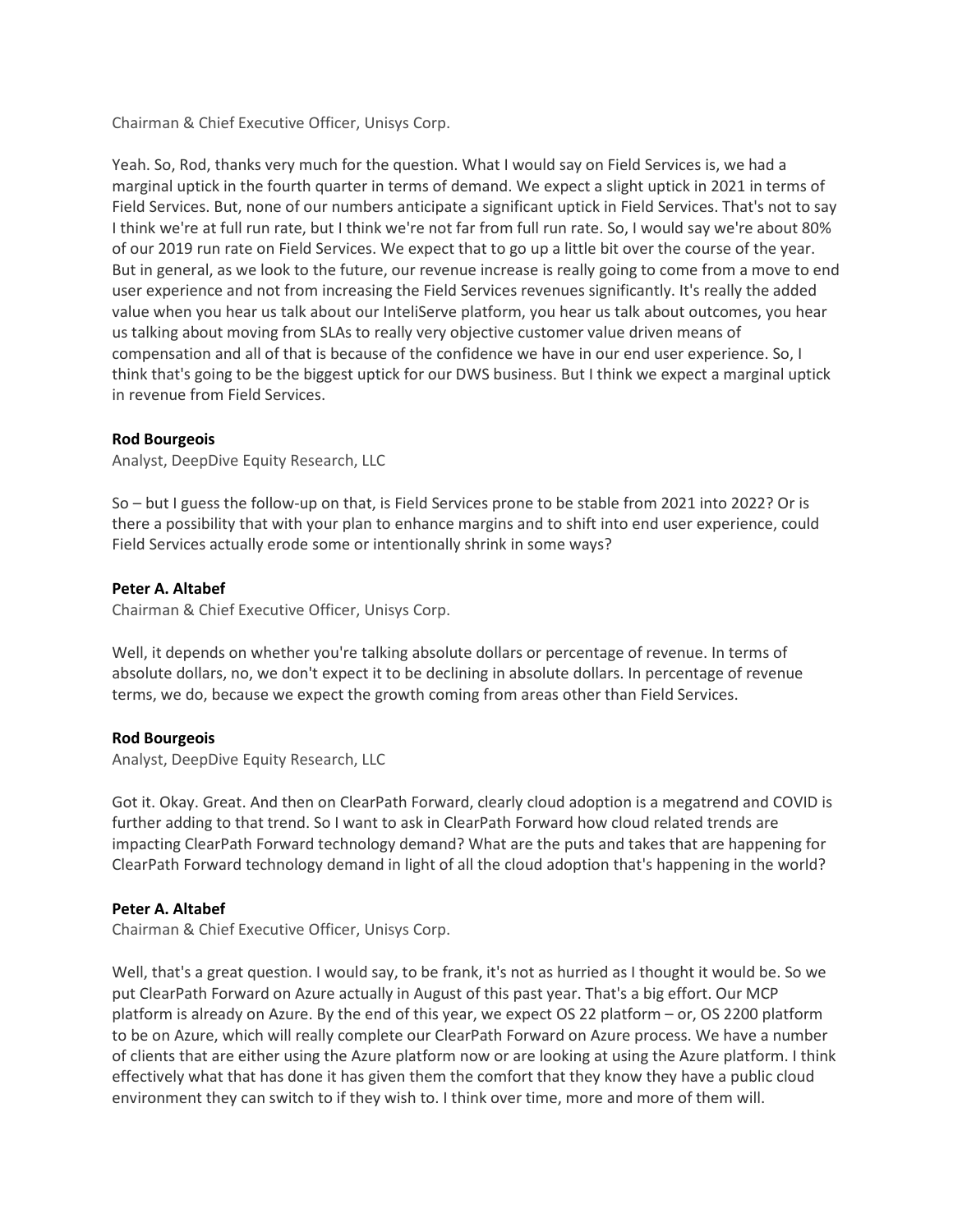We think that instead of people thinking about a five-year journey, they're thinking about maybe a oneto two-year journey. But it doesn't mean that they're pulling the ripcord right now and [ph] saying they (00:55:29) absolute have to be on the public cloud. So I think we actually have been quite happy with that. We're happy that we have the answer for them. We're happy that it works. We're happy that clients are moving to it. But if we're talking about a large government and a large financial institution that does not want to move to the cloud right now, there's no reason for them to do so. So we actually think we have the best of both worlds right now. And we're very, very happy with the progress about moving ClearPath Forward on to Azure.

# **Operator**

Your next question is from William Smith with William Smith & Company. Please go ahead.

### **[William Smith](javascript:void(0);)**

Analyst, William Smith & Company

Hi Peter, congratulations on another good year and all the progress that you've made. My question relates to the SAIC sale about a year ago and could you comment at all about how that's going and is there – I know there was an expectation that there would be a tail there on some of that business, could you comment on that and how that's developed?

## **[Peter A. Altabef](javascript:void(0);)**

Chairman & Chief Executive Officer, Unisys Corp.

Yes, Bill, absolutely. First of all, I think that has developed well. After the sale, we really thought there would be two revenue streams – well, three revenue streams to us from SAIC, first on service levels for the transition and that went according to plan. Secondly, on ClearPath Forward renewals as you will recall, we retained all of the intellectual property related to ClearPath Forward. And so, SAIC is acting, if you will, as a distributor to the federal government for us. That has gone exactly according to plan.

And then the third element is with respect to Stealth. I would say that SAIC is one of our more active channel partners for Stealth. So, that too is going according to plan. I referenced in my response, some of the progress we have made on Stealth, and we really have two versions of that. One is what we call Stealth(identity) which is the biometric capabilities and the other is Stealth(core) which is the microsegmentation capabilities. We're really using both in terms of our current client activities and I would say that while the SAIC channel is important to us, a bigger channel right now is with respect to healthcare, to travel and transportation, all with respect to COVID and COVID testing. So, we announced a partnership with Inspire Health last year and we're quite active working with Inspire as well as opportunities in both travel and transportation and healthcare. We think Stealth is a very vibrant solution for some of the testing opportunities that are upon us.

## **[William Smith](javascript:void(0);)**

Analyst, William Smith & Company

Okay. Great. Thank you.

#### **[Peter A. Altabef](javascript:void(0);)**